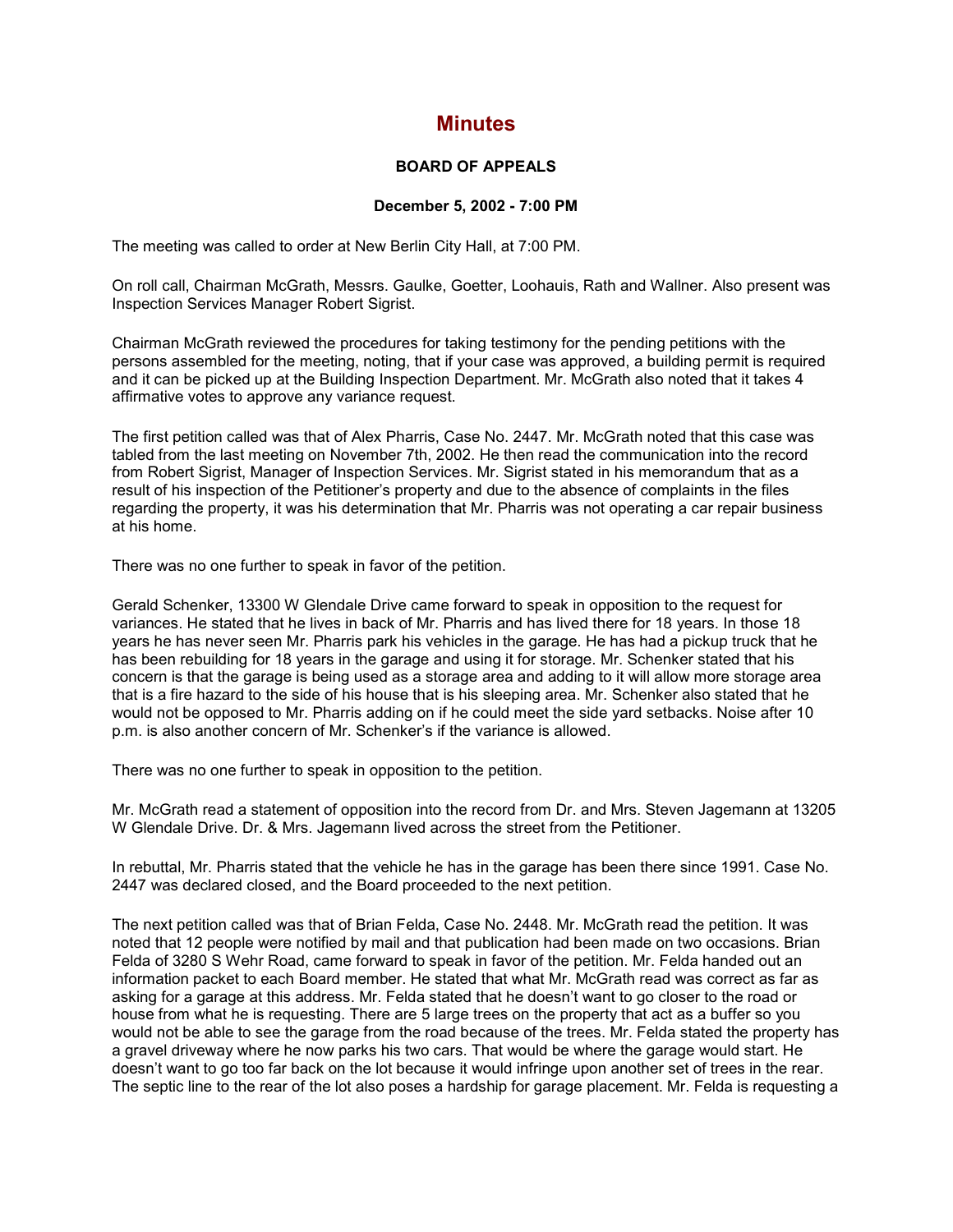variance of 24 square feet in size to keep the look of the garage consistent with the look of the house, which was built about 1858.

There was no one further to speak in favor of the petition, and there was no one to speak in opposition to the petition. Case No. 2448 was declared closed, and the Board proceeded to the next petition.

The next petition called was that of Tim Hensel, Case No. 2449. Mr. McGrath read the petition. It was noted that 25 people were notified by mail and that publication had been made on two occasions. Tim Hensel of 18403 W Beloit Road, came forward to speak in favor of the petition. Mr. Hensel stated that a variance was approved at the September, 2002 Board of Appeals meeting for him to replace an existing garage. The builder came in and knocked down the existing garage. The surveyor came out to stake out the new garage and at that time determined the survey that Mr. Hensel had is wrong, it is off by two and a half feet. The city inspectors came back to look at the property and told Mr. Hensel that the survey he had was a legal document and to go ahead and build the garage. The builder would not build the garage unless the inspection department signed off on it. The builder was told by the inspection department to have it resurveyed and then Mr. Hensel would have to reapply for another variance. The garage will be built on the same spot but 2 feet further to the west. Mr. Hensel then stated that his neighbor, Elroy Wilm of 18455 W Beloit Rd, agreed to the request for a variance and again signed off for it. Right now there is no safe access to the house. There currently is ice-covered plywood on the ground to get into the house, and he is worried as his wife is 8 months pregnant and this is not safe to walk on. Additionally, at the suggestion of Shari in the inspection department, Mr. Hensel is requesting a refund of his second application fee of \$109 due to the fact that the survey was wrong which is not his fault.

There was no one further to speak in favor of the petition, and there was no one to speak in opposition to the petition. Case No. 2449 was declared closed, and the Board proceeded to the next petition.

The next petition called was that of Modern Designs, Case No. 2450. Mr. McGrath read the petition. It was noted that 22 people were notified by mail and that publication had been made on two occasions. Mark Wille of Modern Designs, came forward to speak in favor of the petition. The lot is a curb and gutter lot verses a ditch lot. The house could have been moved forward almost ten feet when it was built. A drainage creek for the subdivision runs right behind the lot. The survey shows that the centerline of the creek actually established the Lavinio's lot. The fact that the home was placed significantly further back on the lot than need be when built reduces the rear yard and creates a hardship for adding additional space.

Dan and Lori Lavinio of 3860 S Pohl Drive came forward to speak in favor of the petition. Mrs. Lavinio stated the family room that they now have is rather small and that this addition is an extension of the family room and dinette and that it is designed to look more like one large room. It will be used for entertaining, a multifunctional room. Mrs. Lavinio stated that because of the distance between the houses they don't feel they will be encroaching upon their neighbor's privacy by building this addition. Mr. Lavinio stated that because of the extensive creek area he doesn't believe that any one would notice a 4-foot difference from 12 to 16 feet.

6th District Alderman, Jack Chiovatero, of 3485 S Long Acre Drive, came forward in favor of the petition. Mr. Chiovatero stated the reason he is involved is because of the creek issue. He said the Lavinio's have been very active in maintaining the creek and its natural surroundings. The 30-foot easement from the centerline of the creek to the Lavinio's lot line is causing a hardship for them to do any reasonable additions to their home.

Mr. McGrath stated there were 3 written communications from neighbors on each side and in the rear of the home in favor of the petition along with a written communication from Alderman Chiovatero that is consistent to what he just said as well.